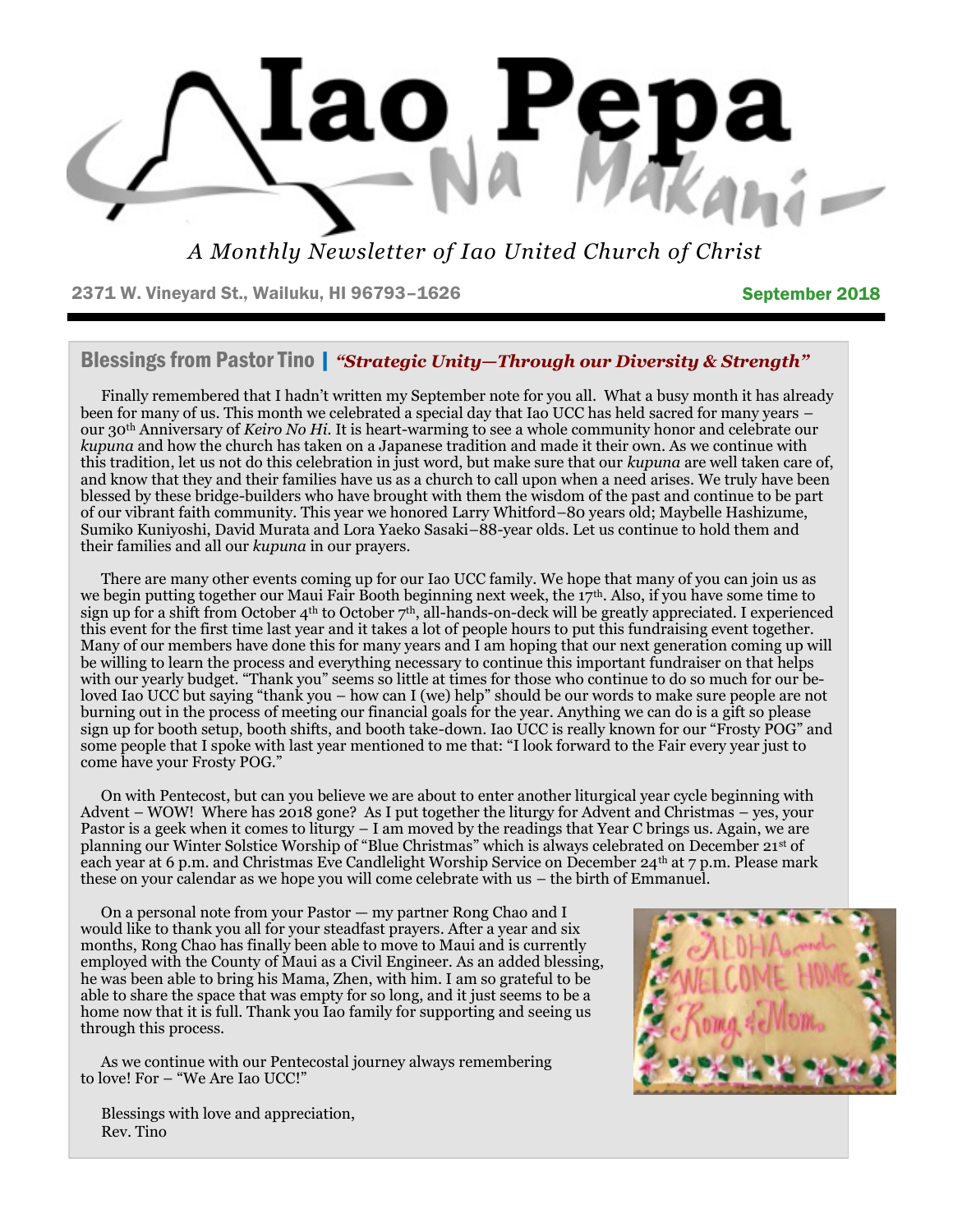# *September Lectionary*

- **Sep. 2 15th Sun. after Pentecost** Song of Sol. 2:8-13 Psalm 15  **James 1:17-27** Mark 7:1-8, 14-15, 21-23 *Be Love*
- **Sep. 9 16th Sun. after Pentecost** Proverbs 22:1-2, 8-9 Psalm 146 James 2:1-10  **Mark 7:24-37** *Be Opened*
- **Sep. 16 17th Sun. after Pentecost** Proverbs 1:20-33 Psalm 116:1-9 James 3:1-12  **Mark 8:27-38**

*Who Are You, Jesus?*

#### **Sep. 23 18th Sun. after Pentecost**

 Proverbs 31:10-31 Psalm 54 James 3:13-4:3, 7-8a  **Mark 9:30-37** *First in Caring*

### **Sep. 30 19th Sun. after Pentecost**

 **Esther 7:1-6, 9-10** Psalm 19:7-14

 James 5:13-20 Mark 9:38-50 *Courage for Comunity*

The lesson in **bold** is the focus of both the message of the day and any Sunday School lesson; and the italicized title is the theme for the Sunday service.  $\bullet$ 



*Our worship readers for the month are Dawna Krueger, and Sharon Sigrah. Sharon is a youth member of our Maui Kosrae Etawi congregation.*



*Larry Manning was the anthem soloist for Sunday, September 16th. He sang "What Can Separate," accompanied by choir director Karyn Sarring.*

#### Sep. Worship Responsibilities\*

Readers *Donna Krueger & Sharon Sigrah* 

### September 2

Greeter: *David Belew* Head Usher: *Daniel Kamidoi*  Usher: *Paul Obet* Hostess: *Rena Hayashi* Aloha Hour: *Jane Akitake & Anne Hill* 

## September 9

Aloha Hour: *(none, due to Keiro No Hi)* 

> September 16 Aloha Hour: *Avis & Kalani Wong*

### September 23

Aloha Hour: *Grace Murata & Jackie Murai* 

# September 30

Aloha Hour: *Maui Kosrae Etawi* 

*\* ( same greeter, ushers and hostess for the whole month )* 

# *September Birthdays*

- 9/3 Evelyn Leavitt
- 9/5 Bert Akitake
- 9/6 Avis Teshima-Wong

Carley Defang

- 9/11 Dawna Krueger
- 9/14 Janet Tomita
- 9/15 Misae Kameya Erin Hashiro

Anslan Fugow

- 9/19 Jaime Ribao
- 9/20 Katsuko Matsuo

Mike Takamatsu

Winford Ideue

- 9/22 Emily Murai
- 9/25 Shannon Furomoto
- 9/27 Robert Hartman

# **Aloha Hour Supplies**

*For Aloha Hour, the Buildings and Grounds Team will have a plastic tub set up with supplies used. There will be supplies such as plates, cups, utensils, and napkins. This plastic tub will be located in Fujitomo Hall.* 

*On Sundays, Aloha Hour hosts/hostesses are asked to bring the tub down from Fujitomo Hall and returned to the same location after. Please list on the tub any items needing re-stocking and the Team will make every effort to keep up with the inventory.*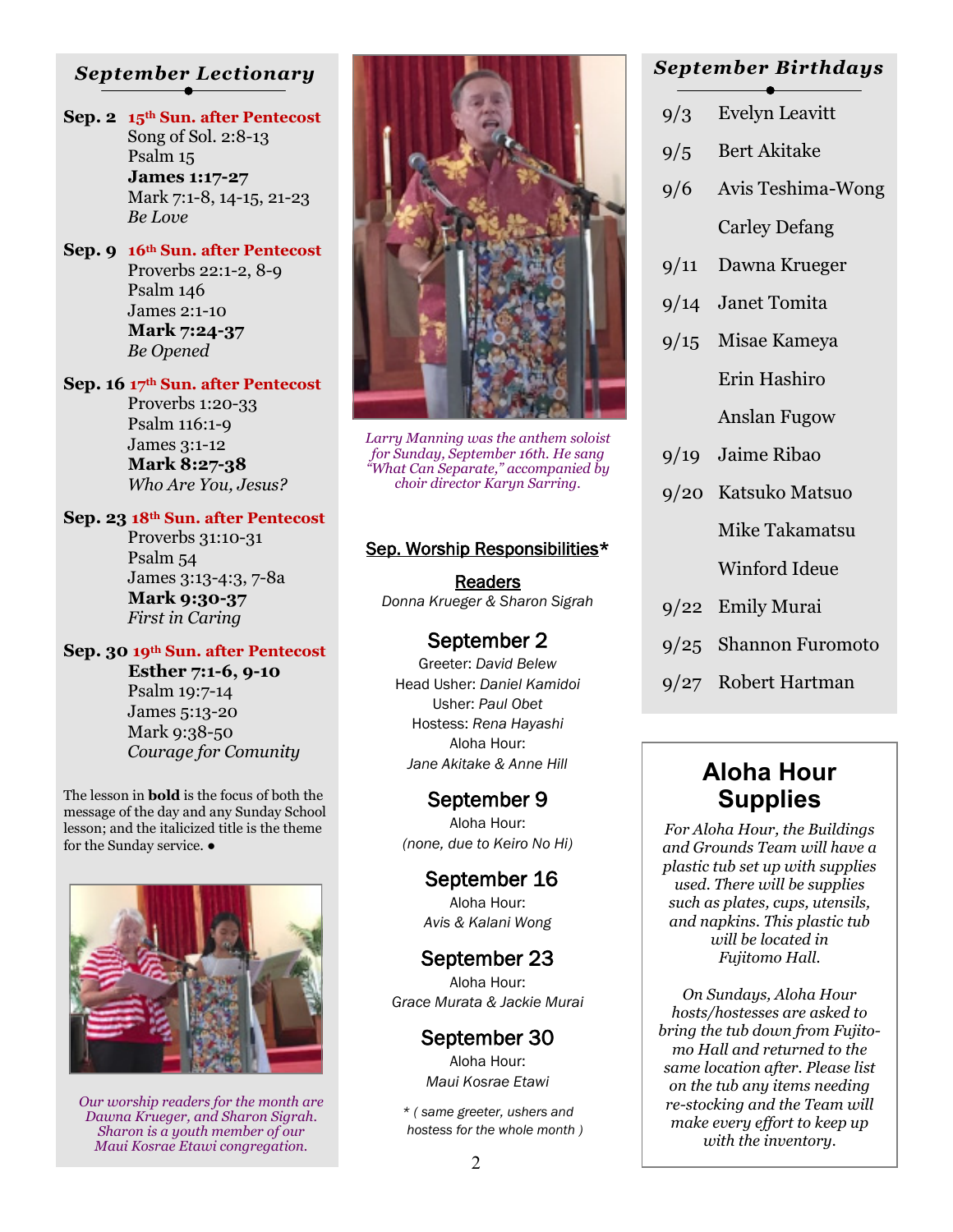# **Tim's** *Mana'o* **| Moderator's Notes**



*Praise the Lord, our God and Redeemer!*

## *The weather...*

As hurricane season is underway here on Maui, it has been our time to get ready for inclement winds and squalls. So far there have been four school days cancelled.

## *Religious reflections...*

At the Hawaii Conference United Church of Christ we recently upgraded this statement: "Sent forth by the Spirit, we walk humbly in Christ's footsteps pursuing peace, justice and the renewal of all creation."

Here at Iao UCC, we state: "We will be a more inclusive and faithful community learning: to give voice to the silenced, to celebrate our commonalities, to use God's gifts, to bridge differences, and to practice reconciliation."

It's a joy to see the good that we do and how well we align our vision to the Tri-Isle Association, the Hawaii Conference and the United Church of Christ at the national level.

### *Kids are the future...*

As Donna at Judson Memorial Church once said, "We do want our children to have a fluid temple in their lives. Hopefully the ways we use our buildings raise up our communities and children instead of destroying them." It's obvious that we are doing just that here. As the Tri-Isle Association Confirmation Camp for Youth (taking place Oct. 11-13 at Waiola Church in Lahaina) approaches, it is with great satisfaction to note that we are sending 10 of our youth to the event to develop their religious reflections.

#### Grace and blessings on your path, Tim Stewart, Moderator

(The selfie above is one Sanoe took on the day Tropical Storm Olivia arrived on Maui; she and Tim went to Wailuku River, near their house, to see how things were over there.)

# Upcoming Noteworthy Events

**Sunday, September 9 Keiro No Hi 2018** 11 a.m., Dani's Restaurant, Wailuku

> **Sunday, September 16 Bible Study Session #5** 11:00 a.m. (Sanctuary)

# **Sunday, September 16**

**Stewarding Community** 11:00 a.m. (Fujitomo Hall)

**Tuesday, September 18 Finance Committee** 5:30 p.m. (Fujitomo Hall)

#### **Wednesday, September 19**

**Maui Fair Committee** 5:30 p.m. (Kanda Hall)

**Friday, September 21 Ladies' Lunch Bunch** 11 a.m. (Sanctuary)

# **Sunday, September 23**

**Worshiping Community** 11 a.m. (Fujitomo or Kanda Hall)

**Wednesday, September 26 COUNCIL** 5:30 p.m. (Fujitomo Hall)

# **Maui Fair 2018**

*The church will once again have its popular Frosty POG booth at the Fair this year, which will take place on:* 

*October 4 to 7, 2018 Please sign up for work shifts at the booth.* 

*You can view the updated signup sheet online:* 

www.iaoucc.org/MauiFair2018/booth.signups.html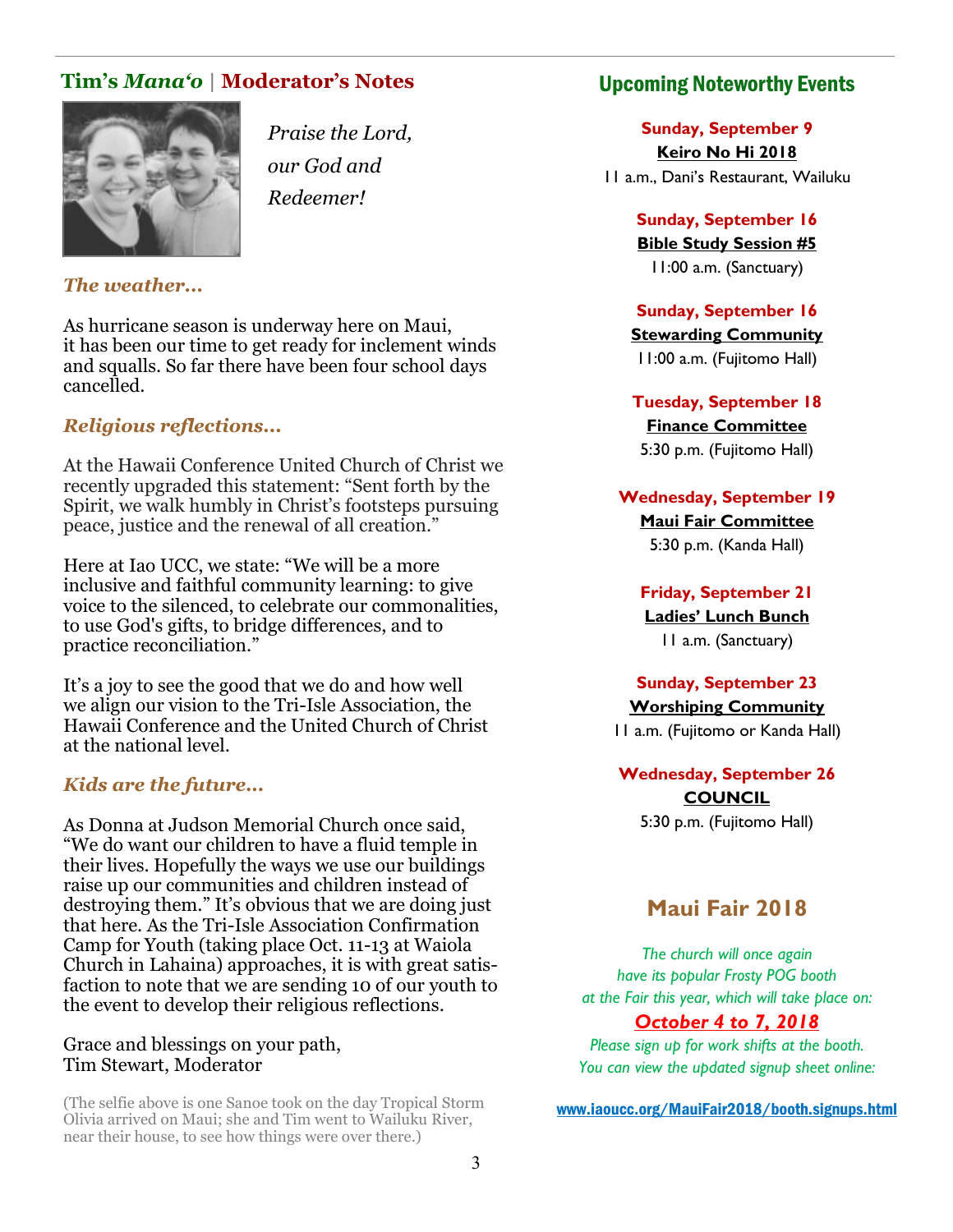## **Iao UCC & Foodland's GiveAloha 2018**

For the first time, Iao UCC is participating in Foodland's "Give Aloha" Program. This program honors Foodland's founder, Maurice "Sully" Sullivan and continues his legacy of giving back to the community. Since the program began in

1991, over \$20,000,000 has been raised for Hawaiʻi's non-profit organizations.



#### *How it works:*

From September1-30, 2018 you are invited as a member or friend of Iao UCC to make donations up to a cumulative total of \$249.00 per person at checkout. Foodland and Western Union will match a portion of each donation. Matching gifts will be calculated at the end of the program. *Organizations will receive100% of all customer donations given to their organization, plus their percentage of the matching gift provided by Foodland and Western Union.* 

#### *How to donate:*

Present your *Maika'i* card or phone number at the checkout counter and inform the cashier that you would like to make a donation to Iao UCC. Our fivedigit registration code is **78972** . If you do not have a *Maika'i* card*,* you may request one. Your donation will be added to your grocery purchase total. Again, you may give up to \$249.00. The amount you donate and the name of the church will appear on your receipt.

Any donation must be made payable to "Foodland" or "Sack-N-Save." Donor names will not be released to the church, so if you would like us to know of your gift, please contact us so that we may properly acknowledge your gift.

#### *Donations are tax deductible.*

Your donation will be tax deductible to the full extent of the law. Please save your store receipt for tax purposes since it will be the only record you will have of your donation. Total gifts to organizations will be announced shortly after the drive. For more information, you can go to:

# Consecration Sunday: November 11, 2018

Consecration Sunday will be on November 11, 2018. Please remember to place a special mark on your calendar on this date. *What is Consecration Sunday?* A new member of our Stewarding Community suggested that we put more effort in explaining why we have Consecration Sunday and why we have witnessing stewards and a special guest steward on Consecration Sunday, especially because we have several new members at Iao UCC who may not know what our stewardship drive is about. We took her suggestion to heart. It is always beneficial to revisit our goals and mission and reflect on why we do what we do.

*First of all, we need to understand the concept of stewardship.* In a secular viewpoint, stewardship is (definition from Google), "the job of supervising or taking care of something, such as an organization or property." What is biblical stewardship? In an article by Chris Brown, titled "What is Biblical Stewardship?", he states that what comes to mind for most Church goers are maybe fundraising or a capital campaign, possibly taking care of the environment. However, he feels the true meaning of stewardship is our ultimate calling as Christ followers. According to Chris Brown, "the earth is the Lord's and the fullness thereof" (Psalms 24:1).

Our stewardship drive is based on the biblical concept of stewardship. We are stewards of God's gifts and we need to take care of God's gifts. God's gifts include our time, talents, treasures, relationships, finance and yes, material possessions. One of our responsibilities as the Stewarding Community team is to educate the congregation about the financial needs of the church and a good time to do this is during our stewardship drive when we encourage members and friends to make a financial pledge yearly as a source of revenue for Iao UCC. However, instead of emphasizing just the financial need of our church, which of course is vital to our church, the Stewarding Community also encourages members to use God's gifts of your time, talents and treasures. This is what stewardship is about.

*What is Consecration Sunday? Consecration means a solemn dedication to a special purpose or service. This is the Sunday where we dedicate not only our financial pledges but also our gifts and talents and other commitments of being good stewards of God's church and community.* 

We, the Stewarding Community team, begin our Stewardship drive three weeks before Consecration Sunday. We first come up with a theme to carry us through 2019. We have decided on "Celebrate Community, Honor Diversity." A very observant member of our team noticed a poster with this saying tacked on a bulletin board in one of the rooms in Fujitomo Hall. I wonder if any of you will be observant enough to find our theme in this particular poster. We feel this theme truly reflects Iao United Church of Christ for we do celebrate community and honor diversity. We then ask three committed members of Iao UCC to serve as witnessing stewards and share a five minute speech to bear witness of being good stewards of God's gifts and talents and also share how Iao UCC has helped them to become good stewards. Our three witnessing stewards are Paul Obet and he will share his calling on Sunday, October 21. Heidi Israel will be our next witnessing steward on October 28 and lastly, Shannon Furomoto will speak on November 4. Thank you Paul, Heidi and Shannon for accepting your calling to bear witness to being good stewards of the church and community.

On Consecration Sunday, November 11, Kahu Wayne Higa, pastor of Kaahumanu Church, will be our guest steward. We are happy and honored that he has accepted to be our guest steward. To be honest, we have no sacred reason why we have a guest steward to fill the pulpit on Consecration Sunday except to give Pastor Tino a deserved break. It is exciting for us to ask different guest stewards year after year to preach on Consecration Sunday. Members get a different view for stewardship and of our calling for us to be truly good stewards.

We will start off our Stewardship drive with a kick off dinner on Monday, October 15, 5:30 at Kanda Hall. All are invited to partake of our humble dinner which Iao UCC serves to the people at the homeless shelter four times a year. Come and meet our guest steward, Kahu Wayne Higa and get acquainted with our witnessing stewards, Paul, Heidi and Shannon.

So, as we plan for Consecration Sunday, please pray and search deeply into what is your calling and hopefully not only give generously of your financial pledge but also give generously of your time and talents.

Blessings to all, from the Stewarding Community,

*Katherine Hashiro, Rena Hayashi, Lynette Shiroma, Jackie Murai*

givealoha.foodland.com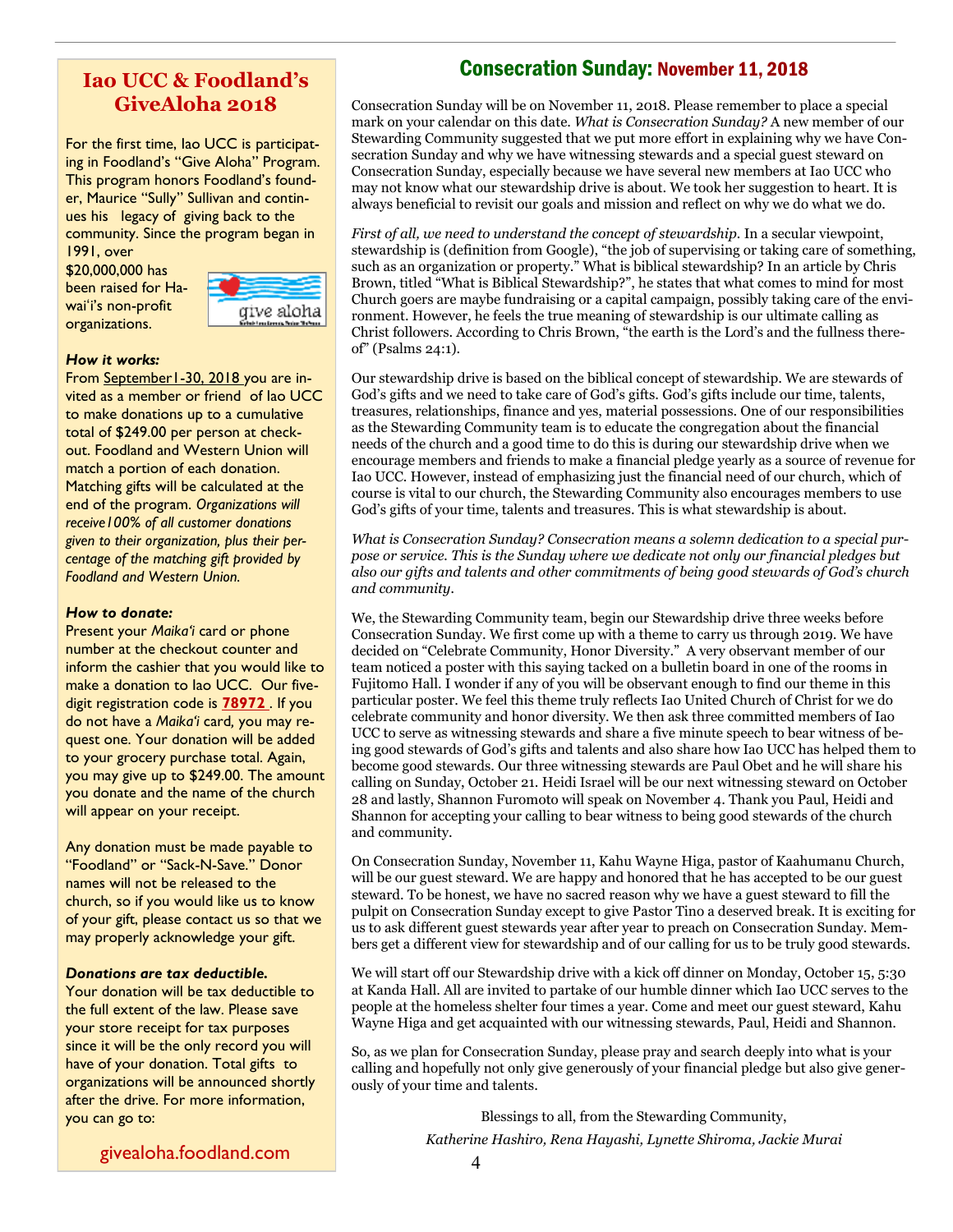# *Keiro No Hi | Sept. 9, 2018* | Honoring our revered kupuna...

The main (80-year old) honorees posing with the traditional *hapi* coat and cap lent to them by Ruth Mukai:



David Murata



Sumiko Kuniyoshi



Maybelle Hashizume (with Herman) Yaeko Sasaki (and friends)





Emcee Rita Whitford (husband Larry, an honoree, couldn't Larry, an nonoree, couldn't Tom Yamada (who wasn't at<br>make it to the celebration) the suggest hut long Issaes



the event, but Jane Tesoro and friends brought leis to honorees at their homes) Thelma Iwami





Susie Kadoyama



Nadine Yamamura performing the dance "O Mokage No Sato"





Sumiko Kuniyoshi's family

#### { Photos on this page by Anna Mayeda & Lloyd Nebres }

David Murata's grandchildren Maya and Makoto came from Oahu with their families to honor their grandfather. They shared his story in both English and Japanese.



Mike Takamatsu

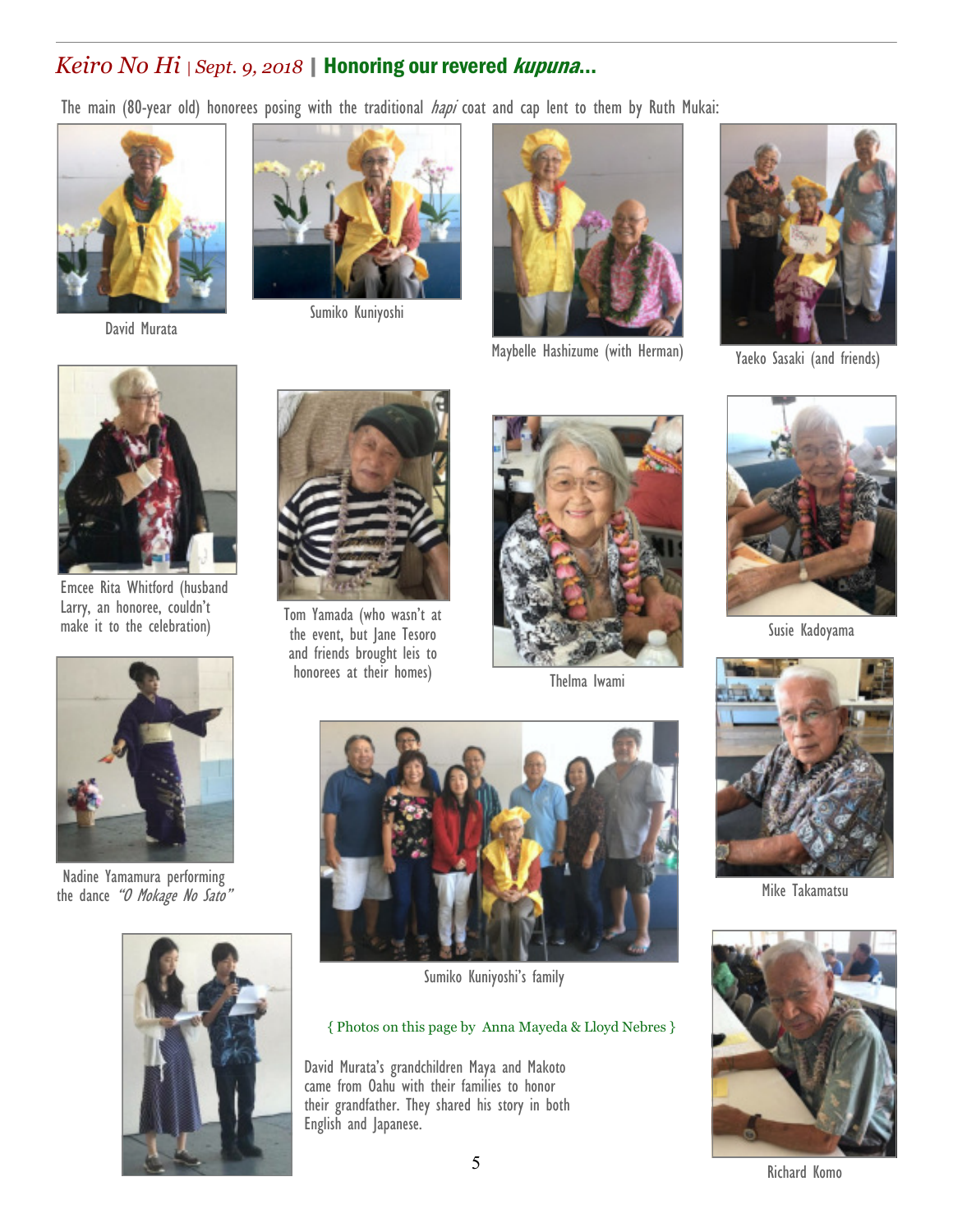# In Memoriam: George Baybrook

Kahu Baybrook was the pastor here at Iao Congregational Church from 1970 to 1978

#### GEORGE WILLIAM "KAHU" BAYBROOK (September 23, 1928 – July 28, 2018)



George Baybrook, 89, peacefully entered eternal life on July 28, 2018, in Honolulu, where he had made his home since 2015. George was born to Harold and Edith (Waldo) Baybrook in Kealakekua, Kona, Hawaii, on Sept. 22, 1928. He graduated from Mid-Pacific High School in Honolulu. At Oregon State University, his brother Seymour led him to Christ, and that commitment launched a life-

time Christian ministry. He started his ministry in 1954 in Hilo, at Central Christian Church. In 1970, the Baybrooks moved to Wailuku, Maui, where they spent almost 20 years serving Wailuku Union Church as well as several years with Iao Congregational Church.

Kahu Baybrook's decades-long formal ministry ended in 2012, but his daily ministry continued to touch and inspire people for six more years. He was called Kahu (shepherd/pastor) because his generous love, true service and deep faith touched everyone he met. He was unfailingly honest about his ideas, his feelings and his convictions. While he stood firm in his beliefs, he was exceptionally open to others'. He had compassion for everyone, and offered kindness and mercy to all. In all things, he gave the credit and the glory to God.

Celebrations of Kahu Baybrook's life were held on Friday, Aug. 31, at Central Union Church in Honolulu. A second service was held Sunday, Sept. 2, at Kalahikiola Congregational Church in Kohala, Hawaii.

# Iao UCC Members in the News: Susan King



**"Volunteer Helps Others With Mental Health Issues"** by Michael Tsai

(This article appeared in the Monday, Sept. 11 issue of the *Honolulu Star-Advertiser*)

To read the article, go to this link in your web browser: **https://bit.ly/2PICYfm** 



Can you believe it? It is that time of the year again where we need to start planning for our very popular Frosty POG booth at the Maui Fair. This is the 96th Maui Fair and we have been selling our famous drink for the past 16 years. This is indeed our timeless tradition at the Maui Fair.

As always, we ask for your *kokua* in selling Frosty POG tickets. The tickets are \$5.00 for one 16-oz. Frosty POG or lemonade or two 16-oz regular lemonade or bottled POG. The tickets will be distributed in packs of four for \$20.00 a pack. Hopefully, you can help sell four or more tickets to



your family and friends. Inform them that the price of the Frosty drinks is \$6.00 at the booth and \$3.00 for the regular drinks. So, buying the tickets is really a no-brainer. We will begin distributing the tickets on the last Sunday of August which is August 26 and will continue distribution till the last Sunday of September. The Fair Committee would appreciate it if you can pick up a pack or two before or after service.

Likewise, we are asking for your valuable time in working in our booth. We really need workers to work 3-4 hour shifts from Thursday, October 4, beginning at 4:30 pm till Sunday, October 7 when the fair closes at 11:00 pm. The shift schedule be posted on the bulletin board in the back of the sanctuary starting August 19 and will remain there till September 23. Hopefully, this will give you lots of time to sign up for a shift and ask your friends and family to join in the fun and fellowship. Yes, working in the booth is more fun than work. On Sunday, September 30, we plan to pass out the free admission tickets for those who volunteer to work in the booth. So, it is a good idea if you come to church that Sunday to get your free admission ticket.

We are again wishing for a very successful year at the Fair and hope to raise \$40,000 for the church. Obviously, we cannot do this without your help and cooperation. Much mahalo!

See you at the fair! Rena Hayashi, Fair Committee Chair

(Photo above by Katherine Hashiro, of the Committee meeting on Aug. 9th.)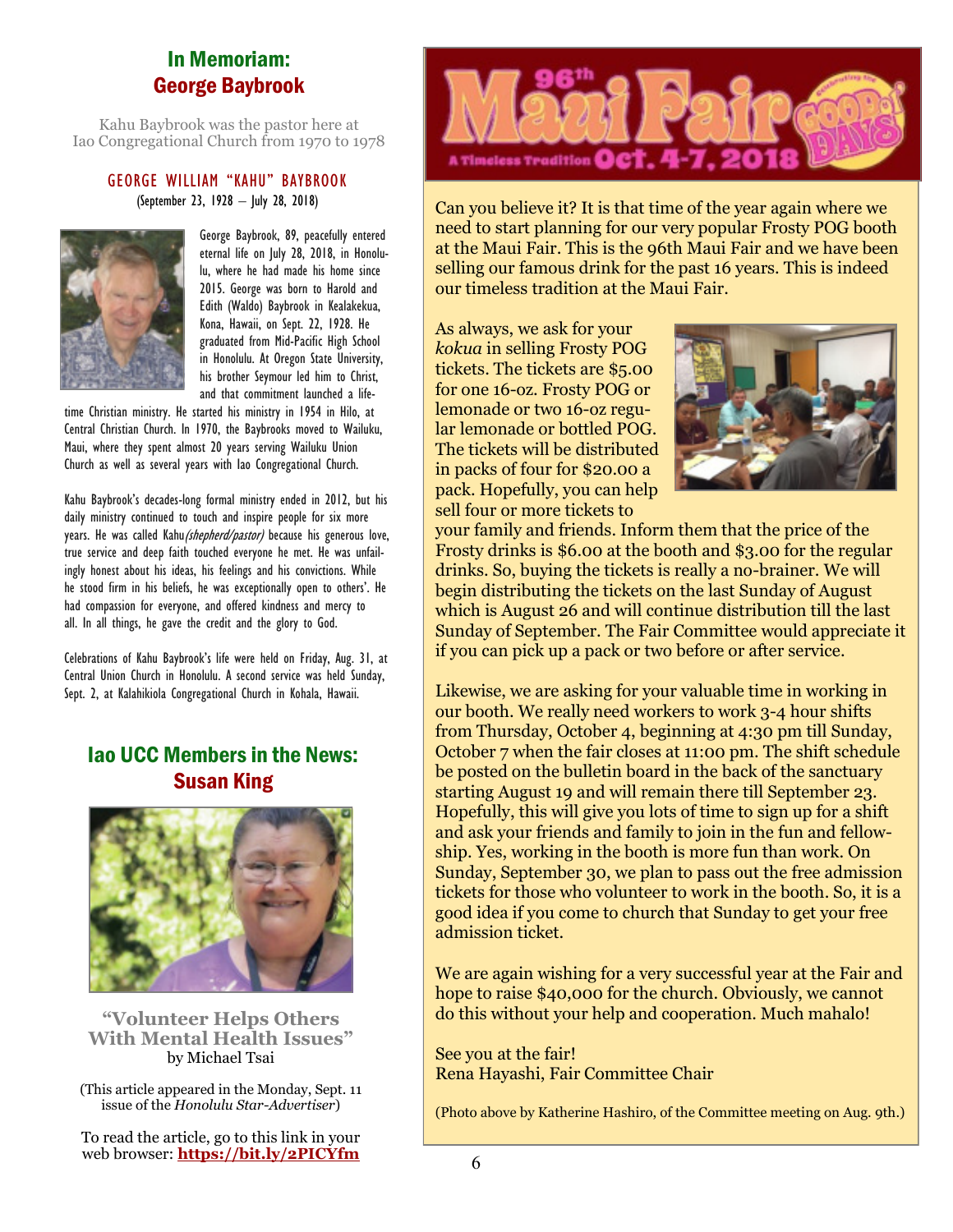| September 2018                                                                                                              |                                                                                                 |                                                                                                                                                                                                                                     |                                                                                                                                                                                                                   |                                                                                                                                     |                                                                                                                       |                                                                                                                              |  |
|-----------------------------------------------------------------------------------------------------------------------------|-------------------------------------------------------------------------------------------------|-------------------------------------------------------------------------------------------------------------------------------------------------------------------------------------------------------------------------------------|-------------------------------------------------------------------------------------------------------------------------------------------------------------------------------------------------------------------|-------------------------------------------------------------------------------------------------------------------------------------|-----------------------------------------------------------------------------------------------------------------------|------------------------------------------------------------------------------------------------------------------------------|--|
| Iao United Church of Christ                                                                                                 |                                                                                                 |                                                                                                                                                                                                                                     |                                                                                                                                                                                                                   |                                                                                                                                     |                                                                                                                       |                                                                                                                              |  |
| Sunday                                                                                                                      | <b>Munday</b>                                                                                   | <b>Tuesday</b>                                                                                                                                                                                                                      | Wednesday                                                                                                                                                                                                         | Thursday                                                                                                                            | Firiday                                                                                                               | Saturday                                                                                                                     |  |
|                                                                                                                             | S M T<br>5<br>6<br>12<br>13<br>19<br>30 <sub>1</sub><br>$26 - 27$                               | Ang 2018<br>W T F<br>$\overline{\mathbf{S}}$<br>$\overline{z}$<br>$\overline{1}$<br>$\mathbf{I}$<br>$\mathbb{I}$<br>$\mathbb{R}$<br>$\overline{9}$<br>1011<br>15<br>17 18<br>14<br>16<br>22<br>23 24 25<br>21<br>28 29<br>$30 - 31$ | Oct 2018<br>T W T F<br>M<br>5.<br>$\overline{2}$<br>$\mathbb{R}$<br>4<br>÷<br>$\mathbb R$<br>10 <sub>1</sub><br>11<br>15<br>16<br>17<br>18 19<br>H.<br>22<br>$23 -$<br>24 25 26 27<br>21<br>28<br>29<br>$30 - 31$ | $\overline{\phantom{a}}$<br>12<br>13<br>30                                                                                          |                                                                                                                       | 6:00 PM<br><b>Samoan</b><br><b>Methodist (S)</b><br>7:30 PM AA (K)                                                           |  |
| $\overline{c}$<br>1:00 PM<br>Samoan<br>Methodist (S)<br><b>O PM Mac</b><br>(oarne Elma                                      | 3<br>Labor Day [Office<br>Closed                                                                | 4<br>7:00 PM -8:30<br>PM Maui<br>Choral Arts<br>Pastor's Day<br>Off (Office<br>Open)                                                                                                                                                | 5<br>9:15 AM -10:30<br>AM AI Anon (K)<br>1:30 PM -4:00<br>PM After-school<br>tutoring (K)                                                                                                                         | 6<br>6:30 AM -8:15<br>AM Rotary of<br>Maui<br>(Sanctuary)<br>6:15 PM -7:45<br>PM Choir (S)                                          | 7<br>6:00 PM<br>Kosraen<br>Women's<br>Fellowship (S)                                                                  | 8<br>8:00 AM<br><b>Micronesian</b><br><b>Church Yard</b><br>Cleanup Day<br>6:00 PM Samoan<br>Methodist (S)<br>7:30 PM AA (K) |  |
| 9<br><b>TESH AM KEIRO</b><br><b>NO HI 2018</b><br>1:00 PM Sampan<br>Methodist (S)<br>5:00 PM N                              | 10<br>2:00 PM -4:00<br>PM After-school<br>tutoring (K)<br>Pastor's Day<br>Off (Office)<br>Open) | 11<br>7:00 PM -8:30<br>PM Maui<br>Choral Arts<br><b>Support</b><br>Group<br><b>Visitations</b>                                                                                                                                      | 12<br>9:15 AM -10:30<br>AM AI Anon (K)<br>1:30 PM -4:00<br>PM After-school<br>tutoring (K)<br>5:30 PM<br><b>FINANCE (F)</b>                                                                                       | 13<br>6:30 AM -8:15<br>AM Rotary of<br>Maui<br>(Sanctuary)<br>6:15 PM -7:45<br>PM Choir (S)                                         | 14<br>6:00 PM<br>Kosraen<br>Women's<br>Fellowship (S)                                                                 | 15<br><b>8:00 PM</b><br><b>Samoan</b><br>Methodist (S)<br>7:30 PM AA (K)                                                     |  |
| 16<br>11:00 AM Blble<br>Study #5<br>11:00 AM<br>Stewarding (F)<br>1:00 PM Samsan<br>Methodist (S)<br>5:00 PM Mac            | 17<br>2:00 PM -4:00<br>PM After-achool<br>tutoring (K)<br>Pastor's Day<br>Off (Office<br>Open)  | 18<br>7:00 PM -8:30<br>PM Maui<br>Choral Arts                                                                                                                                                                                       | 19<br>9:15 AM -10:30<br>AM AI Anon (K)<br>1:30 PM -4:00<br>PM After-school<br>tutoring (K)                                                                                                                        | 20<br>6:30 AM -8:15<br>AM Rotary of<br>Maui<br>(Sanctuary)<br>6:15 PM -7:45<br>PM Choir (S)                                         | 21<br>11:00 AM<br><b>Ladies' Lunch</b><br><b>Bunch</b><br>(Sanctuary)<br>6:00 PM Kosraen<br>Women's<br>Fellowship (S) | 22<br>6:00 PM<br><b>Samoan</b><br>Methodist (S)<br>7:30 PM AA (K)                                                            |  |
| 23<br>11:00 AM Worshiping<br>1:00 PM Samson<br><b>Methodist (S)</b><br>Welcome Blome.<br>potient for Rong &<br><b>Thurs</b> | 24<br>2:00 PM -4:00<br>PM After-school<br>tutoring (K)<br>Pastor's Day<br>Off (Office<br>Open)  | 25<br>7:00 PM -8:30<br>PM Maui<br>Choral Arts                                                                                                                                                                                       | 26<br>9:15 AM -10:30<br>AM AI Anon (K)<br>1:30 PM -4:00<br>PM After-school<br>tutoring (K)<br>5:30 PM<br><b>COUNCIL (F)</b>                                                                                       | 27<br>6:30 AM -8:15 AM<br>Rotary of Maui<br>(Sanctuary)<br>5:30 PM FACE<br>Meeting (Kanda<br>Hall)<br>6:15 PM -7:45 PM<br>Choir (S) | 28<br>6:00 PM<br>Kosraen<br>Women's<br>Fellowship (S)                                                                 | 29<br>0:00 AM Kosrae<br>Etawi Yard<br><b>Cleanup Day</b><br>6:00 PM<br><b>Samoan</b><br>Methodist (\$)<br>7:30 PM AA (K)     |  |
| 30                                                                                                                          |                                                                                                 |                                                                                                                                                                                                                                     |                                                                                                                                                                                                                   |                                                                                                                                     |                                                                                                                       |                                                                                                                              |  |

# The Lillian Maeda Tutoring Program back in session...





All photos on this page by Anna<sup>1</sup> Mayeda